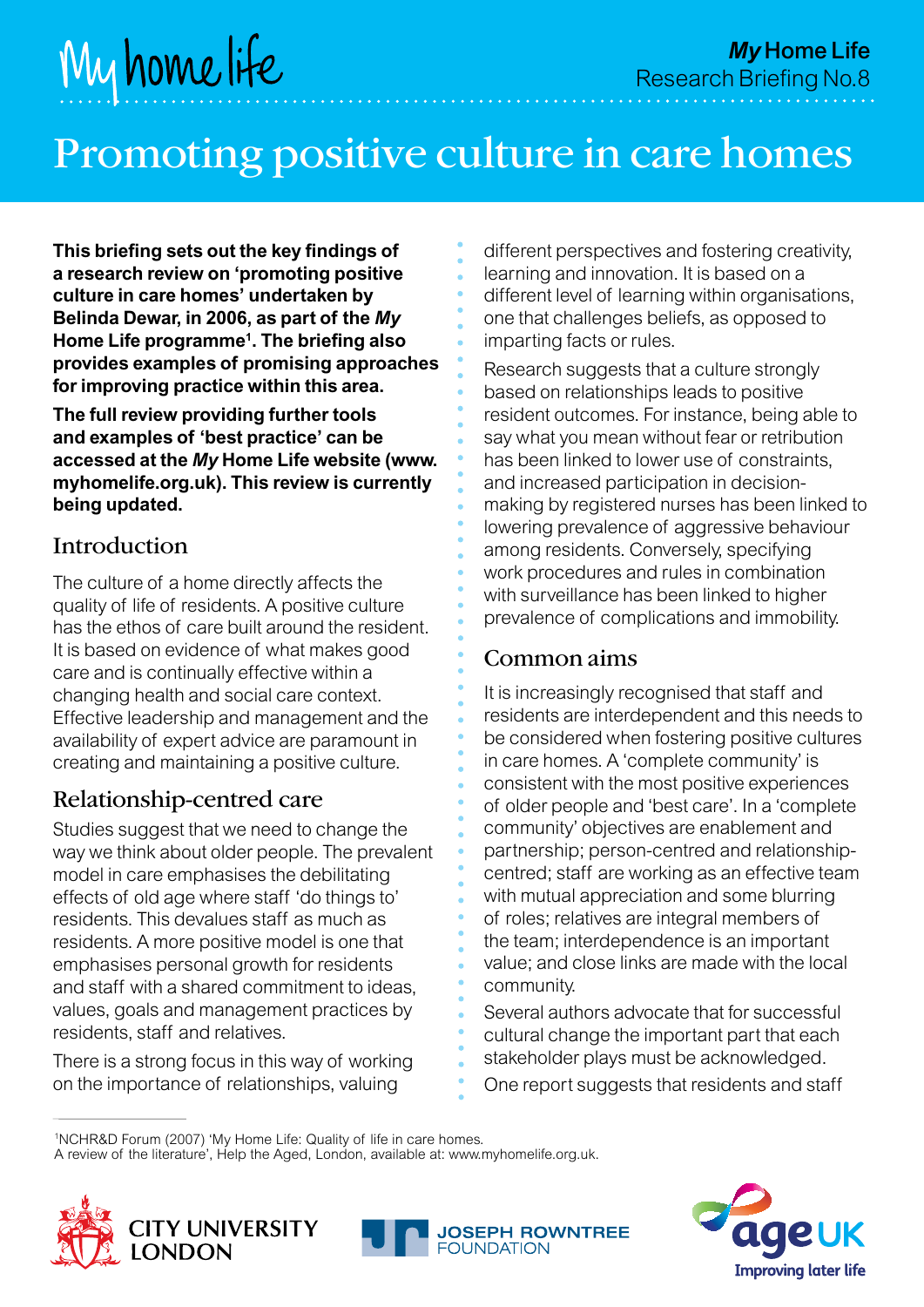

have six mutual goals. These are to: \*feel safe

- \*feel physically comfortable
- \*experience a sense of control
- \*feel valued as a person
- \*experience optimal stimulation
- \*experience pleasure.No pressure/under pressure

# Supporting the workforce

The availability of trained and well-motivated staff to meet the needs of residents in care homes is an important aspect of the culture (see Briefing No. 7). Team performance will impact on quality of life of residents and resident and staff wellbeing are interdependent.

Research exploring the relationship between staffing and quality of care has typically suggested a linear relationship. For example, as staffing increases, resident outcomes improve, but levels of staffing may not tell the whole story. Training and practice development are key to improvements in the culture of the care home and there is clearly a link with improved quality of life.

Training benefits residents in many ways – it has been shown to reduce the use of sedation and restraint and is likely to generate more individual care and enhanced relationships between staff and residents. Knowledge improves after training, which in turn improves practice and makes a difference to resident care.

Closer working relationships are needed between care homes, the local community and institutions of higher and further education to improve quality of life in care homes, along with greater investment in education and training.

#### Supportive management

The importance of effective leadership, management and the availability of expert advice to achieve a positive care home community are paramount. However, access to sufficient resources, particularly staff time, is also essential.

Research into job satisfaction and motivation for care home staff stresses the interdependence of staff and residents' wellbeing. It recognises the importance of a management that listens and asks the right questions, and it shows that the development of a learning environment for both staff and residents is necessary to person-centred care and the best possible wellbeing for both. Furthermore, key values, roles, knowledge and skills must not be assumed. A listening, proactive style of management is more likely to encourage open relationships and empower staff to be creative.

- Research shows that good managers:
- \*show an interest in staff and residents;
- \*are approachable;
- \*nurture, care, and conciliate and collaborate;
- \*are unbureaucratic;
- \*show an interest in people's personal lives;
- \*offer people their time;
- \*communicate effectively;
- \*develop a collegiate culture to promote wellbeing in the workplace.

Management strategies that enable successful change to provide a quality service and that help to create a community of practice, include collaboration (pooled knowledge and skills), narration (telling stories about problems and solutions) and improvisation (creative responses to gaps in the real world of practice and the formal rules).

# Other support for staff

There is no doubt that care home work is physically and emotionally demanding. Research suggests that approaches to team working need to help staff manage that aspect of their work. Staff need clarity about the goals of care for individual residents and the skills and opportunities to assess whether these goals are achieved. Staff also need to feel that they are appreciated by residents and their families. Having their work recognised and feeling a sense of achievement are important motivators for care assistants. Staff have been found to place high value on simple acts such as being told that their work is valued, as well